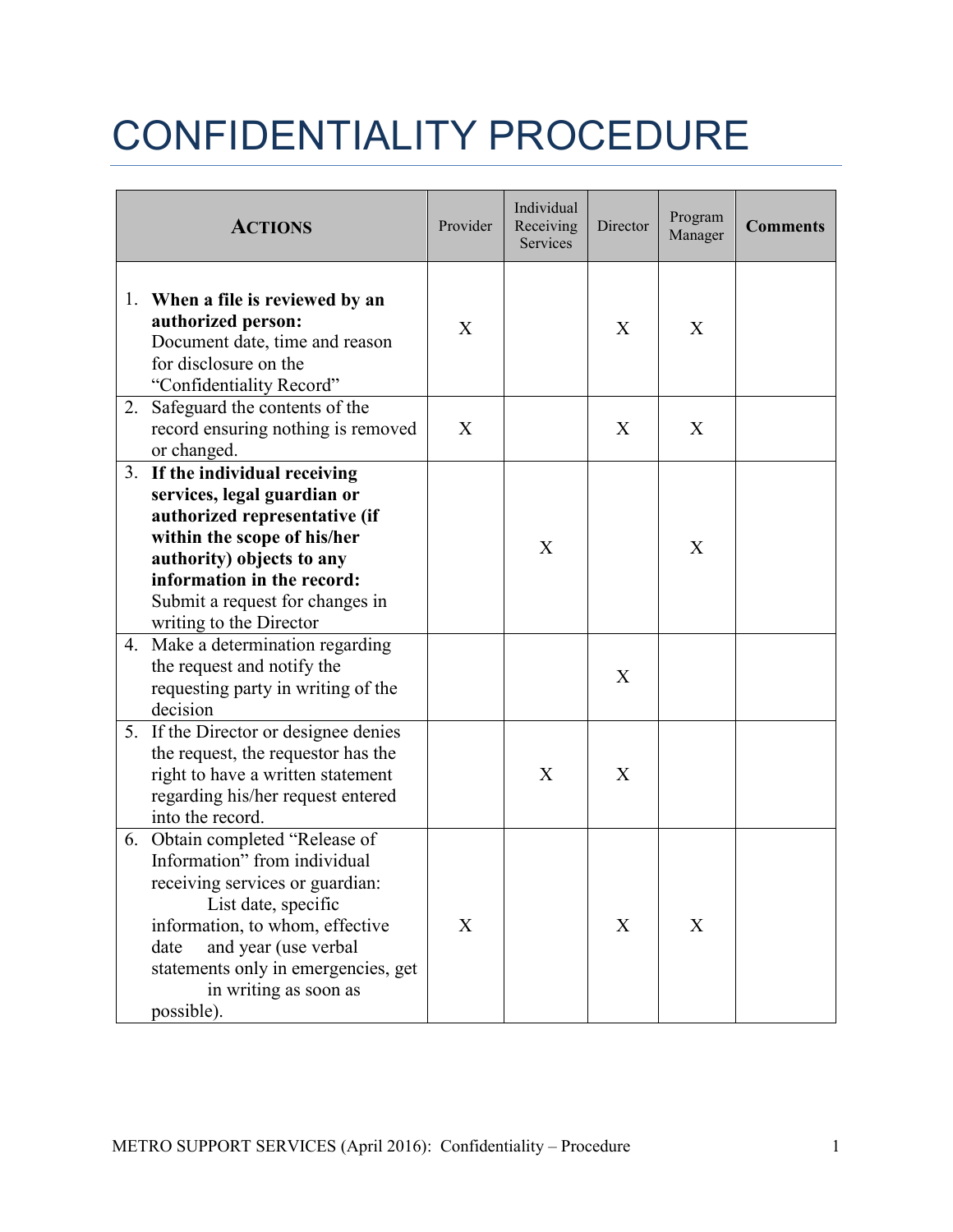| <b>ACTIONS</b>                                                                                                                                                                                                                                                                                                                                                                                                                                                        | Provider     | Individual<br>Receiving<br><b>Services</b> | Director | Program<br>Manager | <b>Comments</b> |
|-----------------------------------------------------------------------------------------------------------------------------------------------------------------------------------------------------------------------------------------------------------------------------------------------------------------------------------------------------------------------------------------------------------------------------------------------------------------------|--------------|--------------------------------------------|----------|--------------------|-----------------|
| 7. When a physician, psychologist<br>and other professional persons<br>providing services or supports to<br>a person in an emergency<br>situation which precludes<br>obtaining consent:<br>Document access into the file<br>including:<br>$\triangleright$ Date and time of disclosure;<br>$\triangleright$ Information disclosed;<br>Names of persons by when and<br>➤<br>to whom the information was<br>disclosed; and,<br>$\triangleright$ Nature of the emergency | X            |                                            |          | X                  |                 |
| When presenting evidence in<br>8.<br>court:<br>Retain custody of the record at all<br>times:<br>A. Present only if information has<br>been specifically subpoenaed;<br>B. Do not show information to<br>anyone until court requests<br>presentation of evidence;<br>C. Accompany record at all times,<br>including during photocopying                                                                                                                                | $\mathbf{X}$ |                                            | X        | X                  |                 |